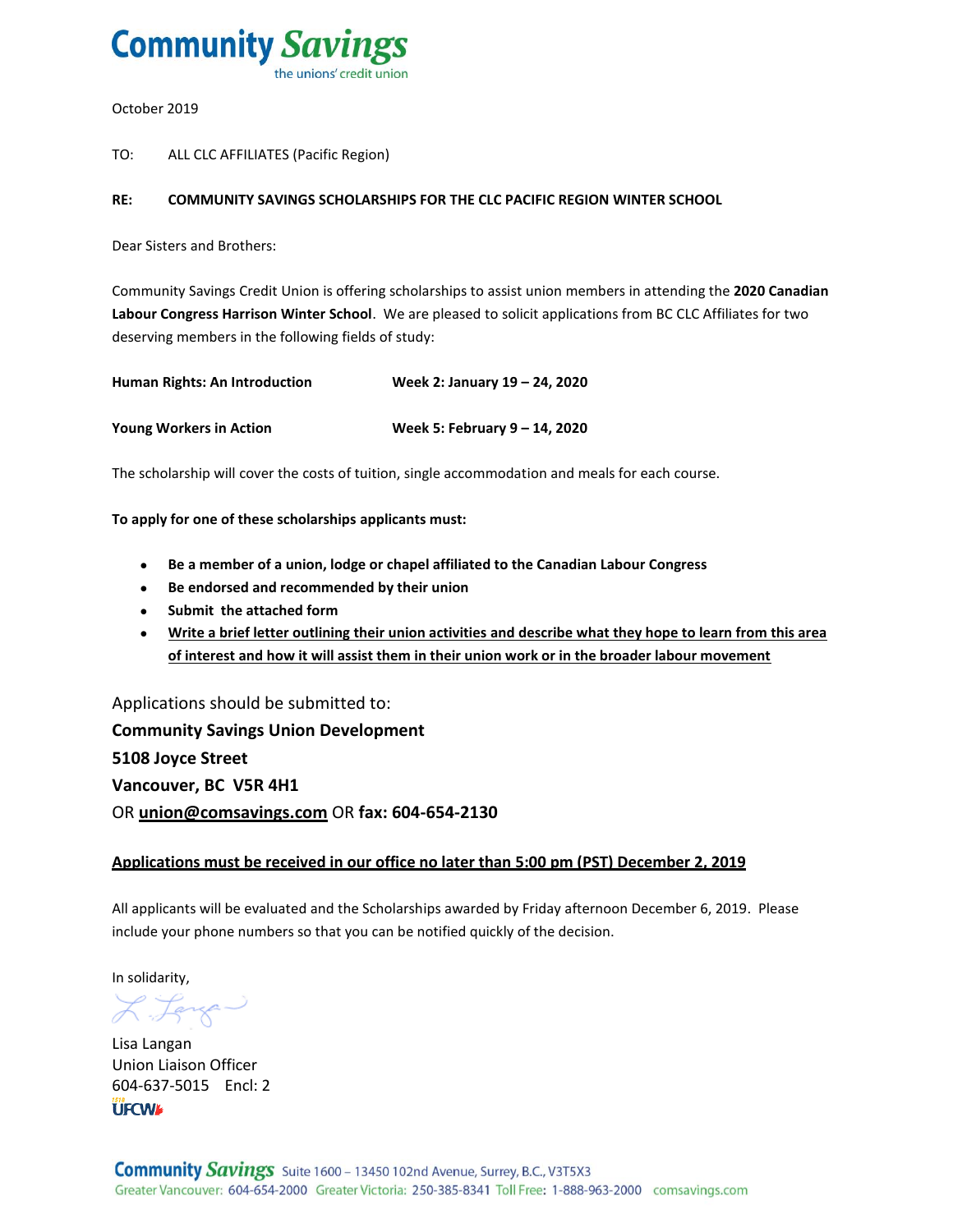# **Community Savings**

the unions' credit union

# **COMMUNITY SAVINGS CLC PACIFIC REGION WINTER SCHOOL SCHOLARSHIPS**

In 1944 Community Savings was founded as the IWA Credit Union. Although our financial co-operative has grown over the years to include members from all of BC's unions - one thing has stayed the same; we remain "The Unions' Credit Union".

For many years Community Savings has participated in the CLC Winter School at Harrison Hot Springs. As a result of a visit to our trade show booth many alumni sport a Community Savings piggy bank in their home or workplace. However, in 2010 we paused to consider whether this annual exercise was particularly meaningful. We wondered whether this expenditure could be put to better purpose.

Community Savings operates on a number of core values; one of which is our belief that union membership not only improves the safety, earning power and future security of Canada's workers, but it enhances our communities as well. We believe a thriving labour movement benefits all facets of daily life; from the public services our tax dollars pay for to the increased purchasing power a union paycheque brings to the private sector.

We also know that the most effective unions are those whose members are empowered with a collective understanding of their purpose and the skills necessary to achieve their goals. It is with this in mind that we settled on the idea of direct support for the work of the Canadian Labour Congress in labour education.

The result was the establishment of two continuing CLC Pacific Region Winter School Scholarships. It was also decided that the course topics could change from year to year, depending on the emerging needs of the labour movement.

We offer these scholarships in the spirit of those union workers who were our Community Savings founders; visionaries who brought their values from the shop floor to the financial sector, where many had been unfairly denied support for their modest dreams before.

It is our hope that these scholarships shall help bring enhanced understanding, a sense of purpose and practical skills to the members of CLC affiliate unions throughout the Province of British Columbia.

### **UFCWL**